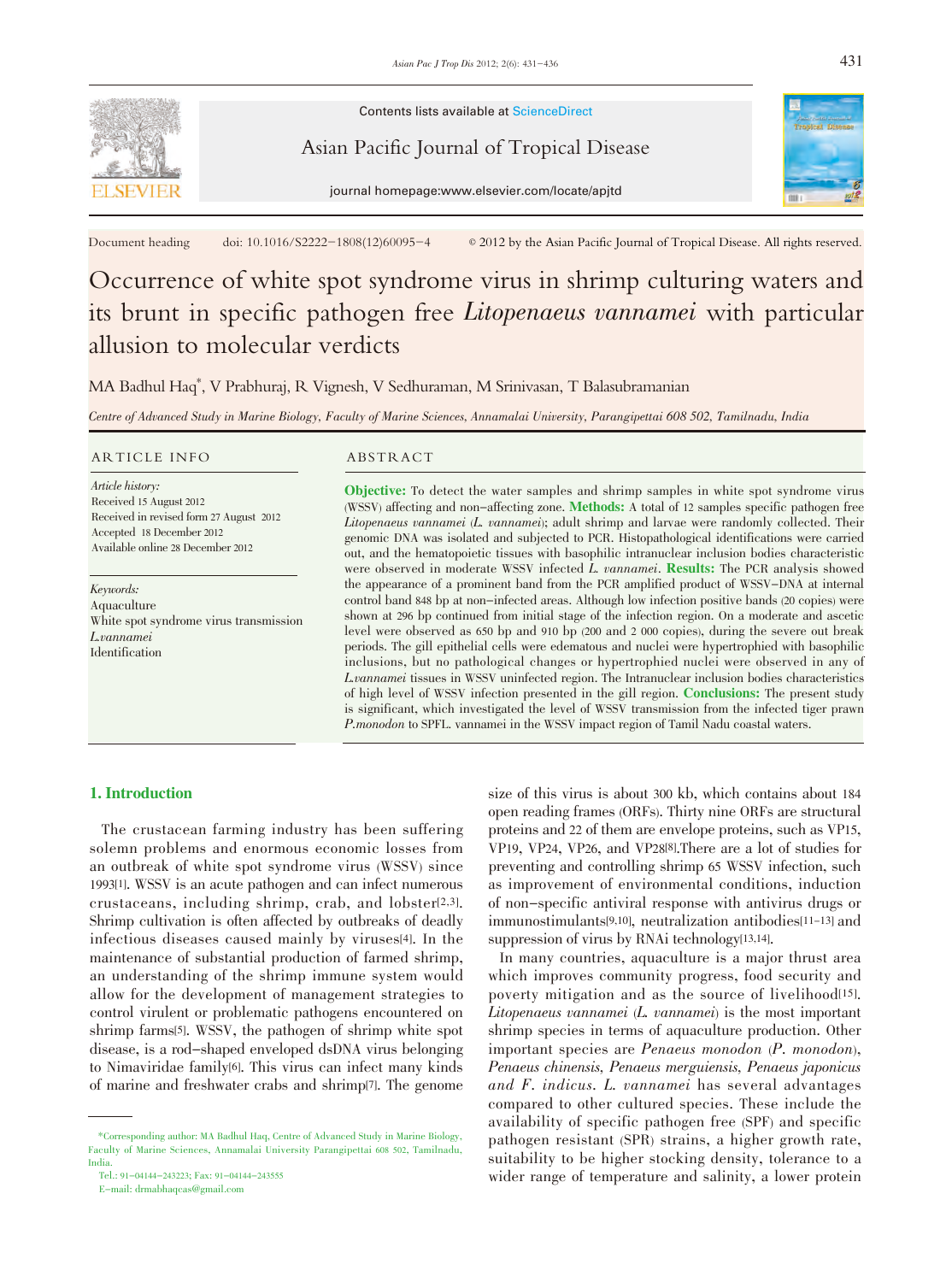requirement in diet, easier to breed and higher survival in larval rearing. These aspects could explain the increasing preference to culture this species. This information will expand our knowledge and may contribute to develop effective prophylactic or therapeutic measures. Recent studies have shown that viruses have the ability to manipulate the life histories and understanding of the hosts in remarkable ways, challenging our understanding of the almost invisible world of viruses[16].

 Conventional identification of virus involves isolation of viral genome followed by nested PCR, DNA-based detection and symptomatic methods have the potential for widespread application of in aquaculture[17]. Efforts to overcome these problems have led to the development of immunoassay and DNA-based symptomatic methods, including fluorescent antibody tests (FAT), enzyme-linked immunosorbent assays (ELISA), radioimmunoassay (RIA), in situ hybridization (ISH), dot blot hybridization (DBH) and polymerase chain reaction (PCR) amplification techniques. The use of DNAbased methods derives from the premise that each species of pathogen carries unique DNA or RNA sequences that differentiate it from other organisms.

 The present study investigated the level of WSSV transmission from the infected tiger prawn P. monodon to SPF L. vannamei in the WSSV impact region of Tamil Nadu coastal waters, in connection to PCR detection and histopathological observation. And survey of WSSV affecting and non-affecting zone and detection of environmental water samples with appropriate infected shrimp sample were carried out. Detection limitation is followed with molecular based diagnosis dealing with nested PCR and histopathology analysis. In an effort to reduce the accidental introduction of non-native organisms (including pathogens), guidelines has to be established to assist governments and the private sector in importing non-native aquatic organisms for fishery or aquaculture use in a responsible manner.

### 2. Materials and methods

#### 2.1. Experimental animals

 A total of 12 SPF L. vannamei samples including adult shrimp and larvae were randomly collected from prime division of Tamil Nadu aquaculture environment for the study. The shrimps used in culture were imported from Brazil's aquaculture grounds through CP Aqua India Pvt, Ltd and other leading aquaculture industries. The samples collected were kept in icebox and taken to lab. Collected samples were stored at  $-20$  °C for further use. DNA was isolated from gills, appendages, and pleopod legs, etc., from adult shrimp and larvae.

### 2.2. Identification of WSSV free L. vannamei farms

 The WSSV non-infected L. vannamei shrimp farms were located in seven regions. It is located in Velankanni, Agaram, Poobukar, Karapedakai, Puthupattinam, Mahendra Palli and Thirukarkavur. It is a modified extensive and semi-intensive system culturing L. vannamei with CAA

regulatory. The farm area is about  $12 - 360$  hectares having ten ponds each with I ha area. They were used in creek water as well as bore water. The water quality parameters like dissolved oxygen, temperature and salinity were 6.2-7.5 ppm,  $23-25$  °C and  $15-43$  ppt respectively. A total of 12 samples SPF L. vannamei, adult shrimp and larvae were randomly collected from the above-mentioned regions.

### 2.3. Identification WSSV outbreak L. vannamei farms

 The WSSV infected L. vannamei shrimp farms were located in five regions. It is located in Nagoore, Nagapattinam, Paravai, Sirkali and Kalpakkam. It is a modified extensive and semi-intensive system culturing L. vannamei with noncoastal aquaculture authority regulatory. The farm area is about 7-120 hectares having ten ponds each with 0.8-I ha area. They were used in Creek water as well as bore water. The water quality parameters like dissolved oxygen, temperature and salinity were 6.5 - 7.5 ppm, 24  $^{\circ}\text{C}$  - 25  $^{\circ}\text{C}$ and  $20 - 41$  ppt respectively. A total of 12 samples SPF L. vannamei, adult shrimp and larvae were randomly collected from the above-mentioned region.

### 2.4. Sample preservation

 The tissue sample for DNA extraction is cut into small pieces  $( $5-7$  mm) to permit adequate fluid penetration$ and preserved in invigorated 95% ethanol using 1.5 mL label tubes. The tubes were then stored under refrigerated conditions and it was replaced with fresh 95% ethanol after few days of preservation to optimize DNA preservation.

## 2.5. Isolation of genomic DNA from L. vannamei

About 300  $\mu$  L of TEN was added to the tube and homogenized and then centrifuged at 3 000 rpm for 10 min. Supernatant was collected in a fresh tube and 1% SDS was added and mixed well. Proteinase K to a final concentration of 100  $\mu$  g/mL was added, mixed well by inverting and incubated at 55  $\degree$  for 1 h in water bath. Equal volume of tris saturated phenol: chloroform: isoamylalcohol (25:24:1) was added and mixed by inverting followed by centrifugation at 12 000 rpm for 10 min. The upper aqueous layer (containing DNA) obtained after centrifugation was collected using wide mouthed pipette tip. The aqueous layer was once again extracted with equal volume of chloroform: isoamyl alcohol (24:1) and centrifuged at 1 000 rpm for 10 min. To the aqueous phase 1/10 volume of 3 mol sodium acetate (pH 5.2) was added and mixed by inverting. And then qual volume of absolute alcohol was added and mixed gently. The DNA formed a visible precipitate. The DNA was pelleted by centrifugation at 12 000 rpm for 10 min. The pellet was washed twice with 70% ethanol. After air drying (to remove traces of ethanol) DNA was dissolved in 100  $\mu$ L of TE buffer (10 mmol Tris, 1 mmol EDTA, pH=8).

### 2.6. Virus purification

 Viral DNA was isolated from purified virions by treatment with proteinase K (0.2 mg/mL) and sarkosyl (1%) at 65  $\degree$  for 2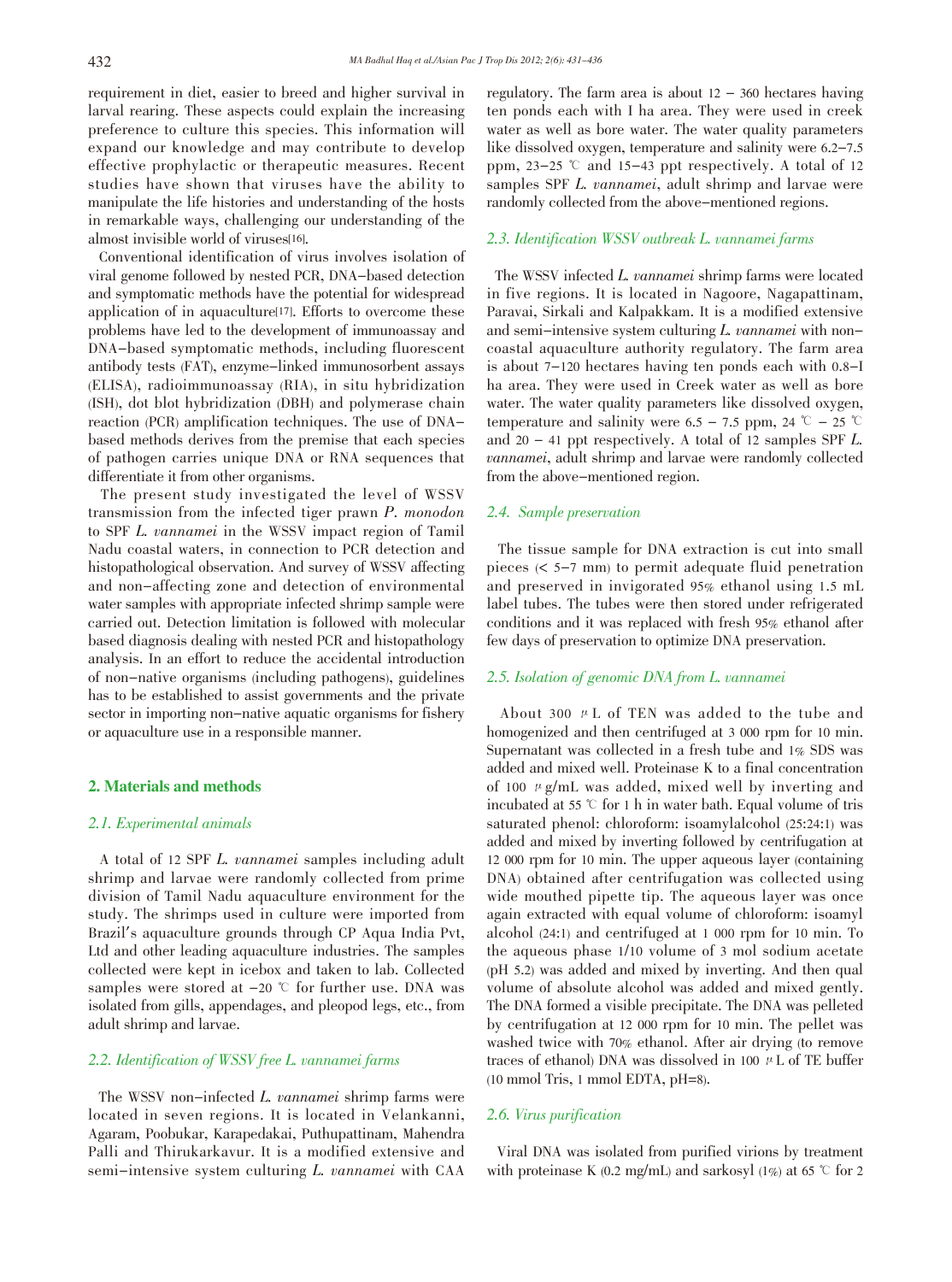h, followed by phenol and chloroform extraction and dialysis against TE. The purity and concentration of the DNA were determined by agarose gel electrophoresis.

### 2.7. PCR analysis

 WSSV-DNA was detected using a commercial 2-step PCR detection kit. The PCR was performed using the method of 2-step WSSV diagnostic nested PCR, described by IQ2000 Farming IntelliGene Tech. Corp, Taipei, Taiwan. Electrophoresis was executed by loading 12  $\mu$ L of the amplified product and  $5 \mu L$  DNA molecular markers onto 1.5% agarose gel with  $1 \times$  TBE (Trizma, boric acid, EDTA) buffer. The gel was stained using ethidium bromide solution  $(1 \mu$  g/mL) for 30 min, and the bands were visualised by UV transillumination and GelDoc system. Accomplished WSSV negative and positive results were interpreted with the help of performed gel, under UV exposure GelDoc System.

### 2.8. Histopathology

 For histological consequence, L. vannamei organ tissues were collected from WSSV infected experimental tanks (three from each tanks). L. vannamei were dissected and segregated the following organs viz., gills, lymphoid organ, haematopoietic tissue, and stomach, mid and hind gut. The dissected organs was immediately fixed in Davidson's fixative for histology, and the rest was fixed in 95% ethanol for PCR. For histology study, routine procedures were

### Table 1

PCR result of WSSV in source water samples collected from Tamil Nadu aquaculture region.

| Infection range / Viral copies / Base pair | Source of sample | Nested PCR result |
|--------------------------------------------|------------------|-------------------|
| Low $/$ 20 $/$ 296 bp                      | Nagoore          | positive          |
| Severe / 2000 / 910, 650, 296 bp           | Nagapattinam     | positive          |
| Severe / 2000 / 910, 650, 296 bp           | Paravai          | positive          |
| Low $/$ 20 $/$ 296 bp                      | Sirkali          | positive          |
| Severe / 2000 / 650, 296 bp                | Kalpakkam        | positive          |
| Negative internal control band / 848 bp    | Velankanni       | Negative          |
| Negative internal control band / 848 bp    | Agaram           | Negative          |
| Negative internal control band / 848 bp    | Poobukar         | Negative          |
| Negative internal control band / 848 bp    | Karapedakai      | Negative          |
| Negative internal control band / 848 bp    | Puthupattinam    | Negative          |
| Negative internal control band / 848 bp    | Mahendra Palli   | Negative          |
| Negative internal control band / 848 bp    | Thirukarkavur    | Negative          |

#### Table 2

PCR result of WSSV shrimp L. vannamei samples collected from Tamil Nadu aquaculture region.

| Infection range / Viral copies / Base pair | Source of sample | Nested PCR Result |
|--------------------------------------------|------------------|-------------------|
| Low $/$ 20 $/$ 296 bp                      | Nagoore          | positive          |
| Severe / 2000 / 910, 650, 296 bp           | Nagapattinam     | positive          |
| Severe / 2000 / 910, 650, 296 bp           | Paravai          | positive          |
| Severe / 2000 / 910, 650, 296 bp           | Sirkali          | positive          |
| Moderate / 200 / 650, 296 bp               | Kalpakkam        | positive          |
| Negative internal control band / 848 bp    | Velankanni       | Negative          |
| Negative internal control band / 848 bp    | Agaram           | Negative          |
| Negative internal control band / 848 bp    | Poobukar         | Negative          |
| Negative internal control band / 848 bp    | Karapedakai      | Negative          |
| Negative internal control band / 848 bp    | Puthupattinam    | Negative          |
| Negative internal control band / 848 bp    | Mahendra Palli   | Negative          |
| Negative internal control band / 848 bp    | Thirukarkavur    | Negative          |

### 3. Results

 The results were considered to have the risks of introduction of exotic pathogens, ecological risks of escape and establishment, environmental risks of intensive culture, economic risks of competition in marketing and social risks of small farmers, the study identified high risk scenarios for the import and culture of L. vannamei.

### 3.1. Gross pathology of WSSV in outbreak region

 Grossly visible white spots were usually rounded and consisted of a peripheral whitish-brown ring enclosing a brownish central area demarcated by small cavities assembled in bead-like rows. Numerous scattered melanised spots and cavities were found in the central area. White spots first appeared on the carapace and on the fifth-sixth abdominal segments, and later on the shell of the whole body. Sizes of the spots varied from barely visible dots to spots of 3 mm in diameter. The initial microscopic spots mainly appeared as separate tiny dots but they were sometimes also arranged in bead-like order.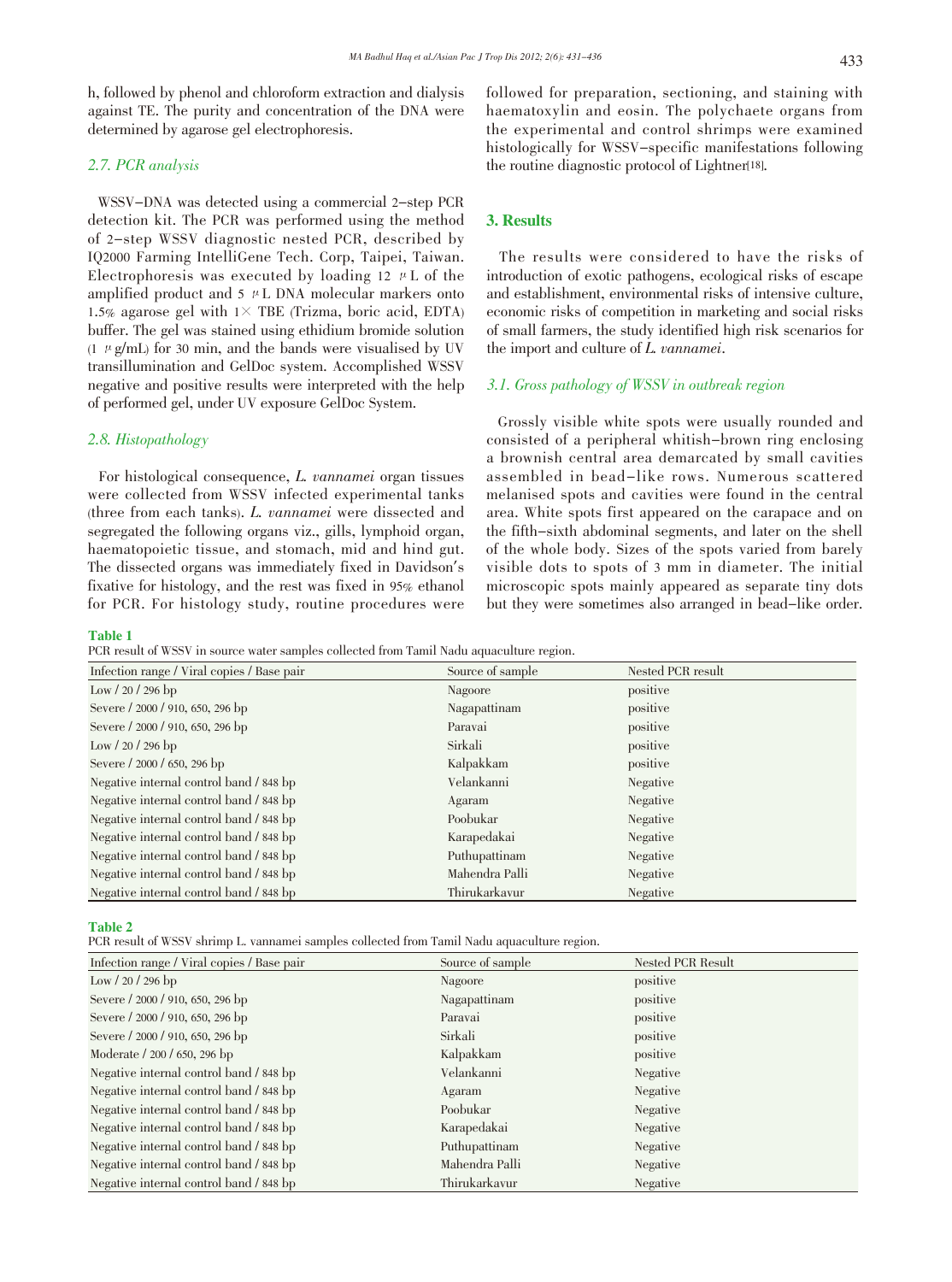The spots appeared yellowish-brown and opaque under the microscope rather than white as seen by the naked eye. They were mainly embedded in the cuticle but some portions extended to its inner surface. Large, whitish patches visible to the naked eye also<sup>c</sup>curred when the spots enlarged and coalesced, resulting in an overall whitish discoloration of the shell.



Figure 1. Photograph of agarose gel electrophoresis of PCR product of the source water samples obtained from WSSV contaminated and non-contaminated SPF  $\hat{L}$ vannamei creeks, estuary  $\&$  back water. a) Non-contaminated source water: Lane 1- Molecular weight marker (848,650,333 bp), Lane 2- Positive control (910, 650 and 296 bp), Lane 3- Negative control (yeast tRNA), Lane 4- WSSV-ve sample (848 bp) (Sample 6), Lane 5- WSSV-ve sample (848 bp) (composite samplessample 7 and 8), Lane 6- WSSV-ve sample (848 bp) (composite sample 9 and 10 ), Lane 7- WSSV-ve sample (848bp) (composite sample 11 and 12); b)WSSV contaminated source water samples: Lane 1- Molecular weight marker (848, 650, 333bp), Lane 2- Positive control (910, 650 and 296 bp), Lane 3, 4- WSSV-ve water sample 6 and 7 (848 bp), Lane 5, 8- WSSV severe +ve sample  $-910$ , 650, 296 bp (sample 2 and 3), Lane 6,12– WSSV low, moderate +ve sample  $-$  650, 296 bp (sample 1–4), Lane 7, 9, 11, 13– WSSV-ve  $(848 \text{ bp})$  (sample  $8-11$ ), Lane  $13-$  WSSV severe level +ve sample- 910, 650, 296 bp (sample 5), Lane 14 and 15-Negative control (yeast tRNA) and Mod. Positive control (650 and 296 bp).

### 3.2. Nested PCR detection of WSSV

 The results of PCR analysis on different organs obtained from different WSSV infected region of Tamil Nadu, aquaculture environment showed the appearance of a prominent band from the PCR amplified product of WSSV-DNA at internal control band 848 bp at non-infected areas. Although low infection positive bands (20 copies) were shown at 296 bp continued from initial stage of the infection region. The moderate and severe levels were observed as 650 bp and 910 bp (200 and 2 000 copies), during the severe out break periods. The product band ranging between 296 to 910 bp was found during the entire period from the WSSV outbreak region of SPF L.vannamei shrimps, which exposed to WSSV

through native shrimp of P. monodon. The water samples' results were presented in low level range at sample 1 and 4 (Table 1). According to above specified consequence, WSSV impact was not much different between source water and culture animal. The WSSV positive was observed in 5 sample locations from the total number (12) of samples (Table 1 and 2). Similar WSSV positive level was recorded in both the groups of samples. The infection range was interrelated between the water and shrimp samples. The transmission of WSSV pathogen was passing on through source water, which was connected in the native species culture farm drainage canal. The WSSV water pollutions were started from native species culture environment and transmitted through the SPF L. vannamei shrimp farm environment. Due to lack of anticipation control capacity and unaware about CAA regulations, the WSSV water pollutions were contaminated in the particular water source of creeks, estuary and backwater during the period of WSSV outbreak.



Figure 2. Photograph of agarose gel electrophoresis of PCR product of the Lvannamei shrimps obtained from WSSV affected and nonaffected SPF L.vannamei shrimp farm.

a) Non-affected shrimp farm: Lane 1- WSSV-ve sample (848 bp, sample 6), Lane 2- WSSV-ve sample (848 bp, sample 7), Lane 3,4 WSSV-ve sample (848 bp, samples 8 and 9), Lane 5, 6- WSSV-ve sample (848 bp, sample 10 and 11), Lane 7– WSSV-ve sample (848 bp, sample 12), Lane 8,9- Negative control (yeast tRNA) Primer control (IQ2000 primer), Lane 10- Positive control (910, 650 and 296 bp); b) WSSV affected shrimp samples: Lane 1- Molecular weight marker (848, 650, 333bp), Lane 2- Positive control (910, 650 and 296 bp), Lane 3- WSSV severe +ve sample (910, 650, 296 bp, sample 2), Lane 4- WSSV severe +ve sample (910, 650, 296 bp, sample 3), Lane 5- WSSV low +ve sample (296 bp, sample 1), Lane  $6-$  WSSV severe +ve sample( 910, 650, 296 bp, sample 4), Lane 7- WSSV severe level +ve sample (910, 650, 296 bp, sample 5).

### 3.3. Observation of WSSV contaminated water in L. vannamei culture premises region

 In India, shrimp aquaculture is being practiced mostly along the brackish water creeks and canals in clusters of farms drawing and draining water from the same source. There are around 100 000 small-scale shrimp farmers ${}^{\circ}\text{C}$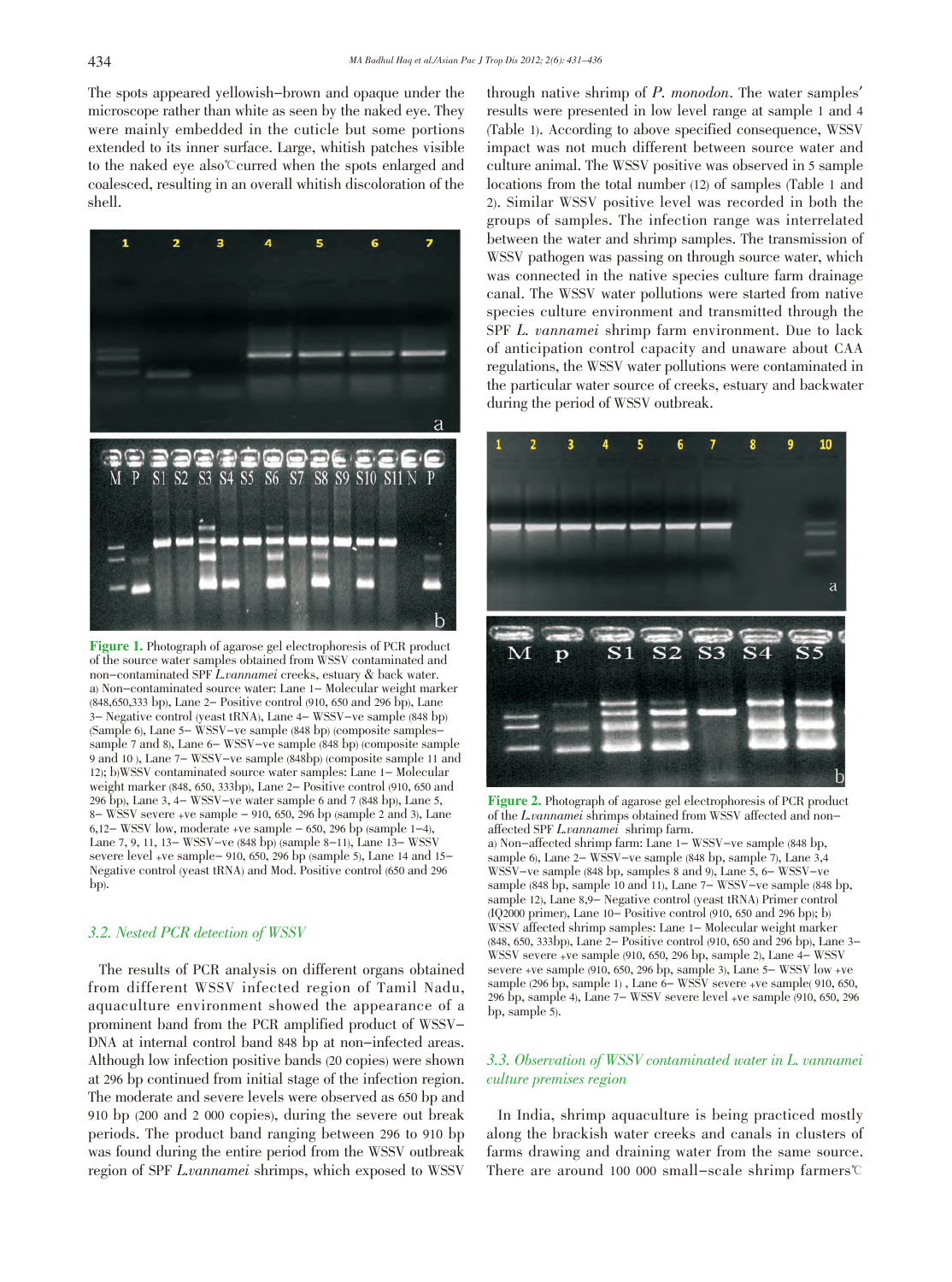cupying about 140 000 hectares with an annual production of about 140 000 tonnes[1]. Indian shrimp culture has passed through three distinct phases. Out of the 12 creeks, backwater and estuary water samples (water was drawn from WSSV outbreak farms) analyzed only 5 were found to be positive for WSSV by nested PCR. Positive samples were further used for studying the deletion, variable and transposes region of native species P. monodon and nonnative species SPF L. vannamei. The viral content was noticed with severe infection (2 000 copies/ 910, 650 and 296 bp) in sample 3 and 2 of the backwaters. In low level of WSSV infection were recorded in sample 1 and 4 (20 copies/ 296 bp) respectively (Figure 1a and b).



Figure 3. Histological observation of severely WSSV infected L. vannamei shrimps.

a) Hematopoietic tissue with basophilic intranuclear inclusion bodies characteristic of white spot syndrome virus (WSSV) in L. vannamei (H and E. 100 X); b) Intranuclear inclusion bodies characteristic of WSSV infection in the hind gut region of L. vannamei showing signs of WSSV (H and E 40 X); c) Intranuclear inclusion bodies characteristic of WSSV infection in the gill Lamella cells of L. vannamei showing of WSSV (H and E 100 X); d) Intranuclear inclusion bodies characteristic of WSSV infection in the hind gut region cells of L. vannamei showing signs of WSSV (H and E 100 X); e) Intranuclear inclusion bodies characteristic of WSSV infection in the vacuolization of Hepatopancreatic tissue in L. vannamei showing of WSSV (H and E 100 X); f) Hepatopancrese tissue degeneration characteristic of WSSV infection in the Hepatopancreatic tissue in L. vannamei showing of WSSV (H and E 4 X).

### 3.4. Environmental effects of WSSV contaminated water

 L. vannamei is tolerant of a wide range of salinities, especially very low salinity. This means that it is currently cultured in both inland and coastal areas. Just as with the farming of other Penaeid species, this raises a number of potential environmental issues. Environmental concerns for L. vannamei culture include potential impacts on: (1)

natural and agricultural habitats, caused by poorly sited or managed shrimp farms; and (2) effects of farm effluents on water quality in inland and coastal areas. Although there are differences in the locations where L. vannamei and native Penaeid species are farmed, there are likely to be no major differences in the impacts on habitats. In Tamil Nadu, L. vannamei is commonly farmed in shrimp farms that have previously produced P. monodon. Therefore, no significant new impacts on the habitats of coastal or agriculture areas are anticipated. Although there has been some expansion of L. vannamei into new farming areas, impact such as farming on the surrounding natural environment is not considered significant, provided adequate measures are taken. As in the case of P. monodon, particular care is essential when culturing L. vannamei in areas with seasonal estuary. Normal sitting practices and good farm management for reducing impacts on surrounding habitats should be followed. Where farms practice limited water exchange, recycling of pond water or use of effluent treatment, then impacts on the surrounding environment can be reduced or eliminated. The trend in farming of L. vannamei in Tamil Nadu and the Andhra Pradesh is towards the use of limited water exchange and closed or semi-closed farming systems, i.e., fenced and netted entire farm premises, avoided dissimilar species culture in same L. vannamei grounds and maintained reservoir, thus the impacts on the environment are less.

### 3.5. Observation of WSSV infected tissues L. vannamei in the infected and non infected regions

 Sample 1 recorded low level of the positive results compared to sample 2, 3 and 5. In particular, the WSSV outbreak period showed the entire five locations sample (in both groups) were presented positive bands, which was landed at 296-910 bp in 20-2 000 copies. (Figure 2a and b). The sample 6-10 locations were presented the internal control band, which showed 848 bp. The results revealed that the sample of the majority of locations did not show any WSSV infection, because of CAA regulatory farms. They were followed CAA regulation, and also they made the fenced structure, maintained reservoir, cultured in single species in one farms and netted in entire farm regions. In addition non-regulatory shrimp farms were affected the WSSV pathogenicity and were found in severe level (910, 650, 296 bp and 2 000 viral load copies).

## 3.5. Histopathological observation of WSSV

 Histological observation of severely WSSV infected L. vannamei shrimps revealed degenerated cells characterized by intranuclear inclusions in the tissues of WSSV infected mid-gut gland, lymphoid organ, gill lamellae, gut epithelium. Hematopoietic tissues with basophilic intranuclear inclusion bodies characteristic were observed in moderate infection of WSSV in L.vannamei (Figure 3a). Intranuclear inclusion bodies characteristic of WSSV infection in the hind gut region of L. vannamei showing signs of WSSV is shown in Figure 3b. Intranuclear inclusion bodies characteristic of WSSV infection in the gill lamella cells of L. vannamei is shown in Figure 3c. WSSV infection in